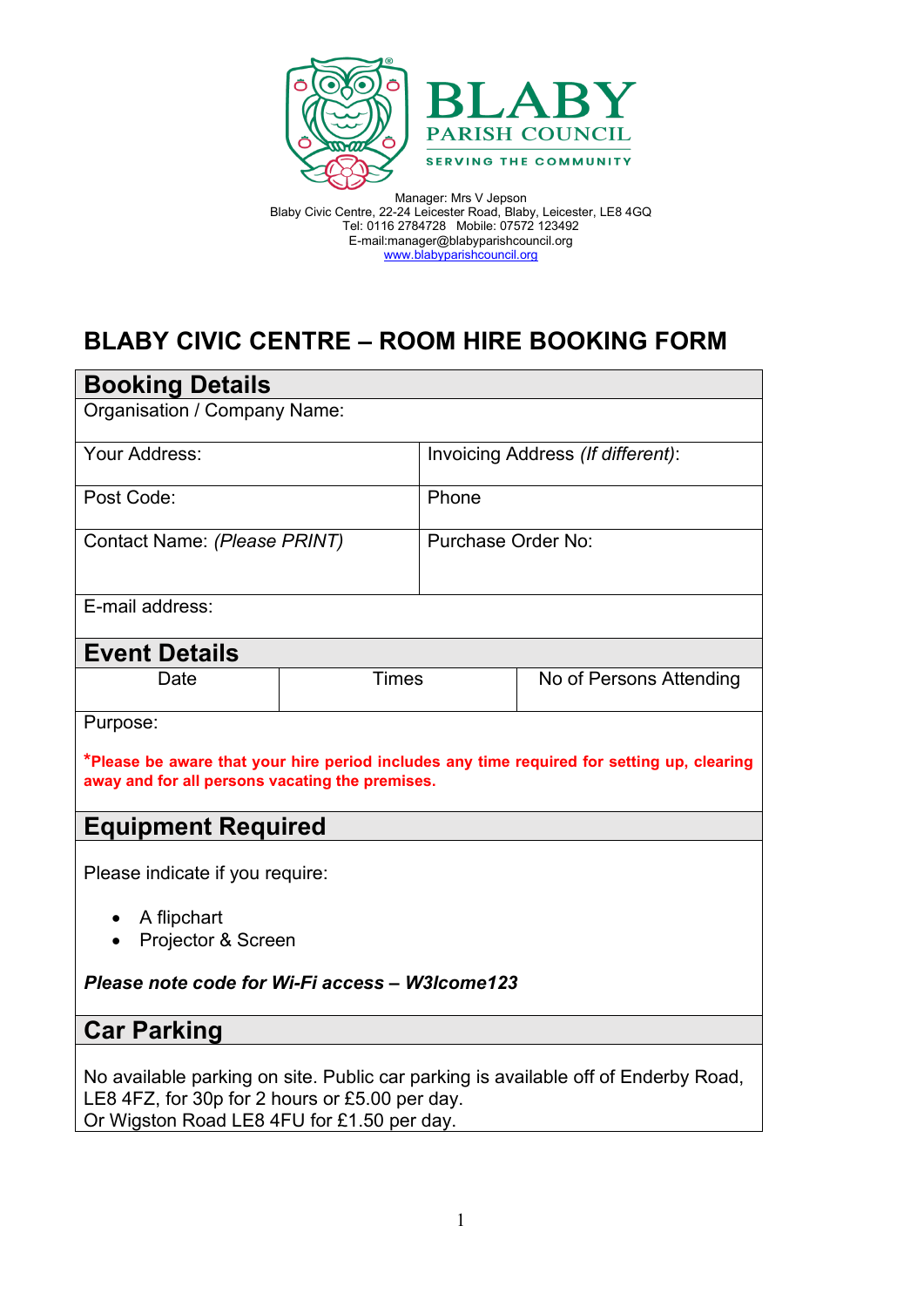

| <b>Room/Food Requirements</b>                                                                                                                                                              |       | No of<br><b>People</b> |  |
|--------------------------------------------------------------------------------------------------------------------------------------------------------------------------------------------|-------|------------------------|--|
| Northfield Room (Hot Desk) (4 people)                                                                                                                                                      |       |                        |  |
| £15.00 + VAT Per Hour<br>£25.00 + VAT Half Day Rate<br>£35.00 + VAT Full Day Rate                                                                                                          |       |                        |  |
| £1.50 Tea, Coffee, Water & Biscuits per serving.                                                                                                                                           |       |                        |  |
| Oakfield Room (30 people)                                                                                                                                                                  |       |                        |  |
| £25.00 + VAT Per hour<br>Tea, Coffee, Water & Biscuits £1.50 per serving.                                                                                                                  |       |                        |  |
| £65.00 + VAT Half Day Rate<br>1 x serving per person Tea, Coffee, Water & Biscuits included                                                                                                |       |                        |  |
| £80.00 + VAT Full day rate<br>2 x serving per person Tea, Coffee, Water & Biscuits included                                                                                                |       |                        |  |
| *Please note a minimum of 48 hours' notice is required for buffets and no outside<br>caterers are permitted*. All buffets are payable if cancelled less than 48 hours<br>prior to meeting. |       |                        |  |
| <b>Total Cost of Booking Plus VAT</b>                                                                                                                                                      |       |                        |  |
| Deposit is payable to secure your booking £50.00                                                                                                                                           |       |                        |  |
| <b>Signature</b>                                                                                                                                                                           |       |                        |  |
| I certify that I have read, understood and agree to the 'Room Hire Standard Terms<br>and Conditions' attached to this form.                                                                |       |                        |  |
| Signature:                                                                                                                                                                                 | Date: |                        |  |
| Position:                                                                                                                                                                                  |       |                        |  |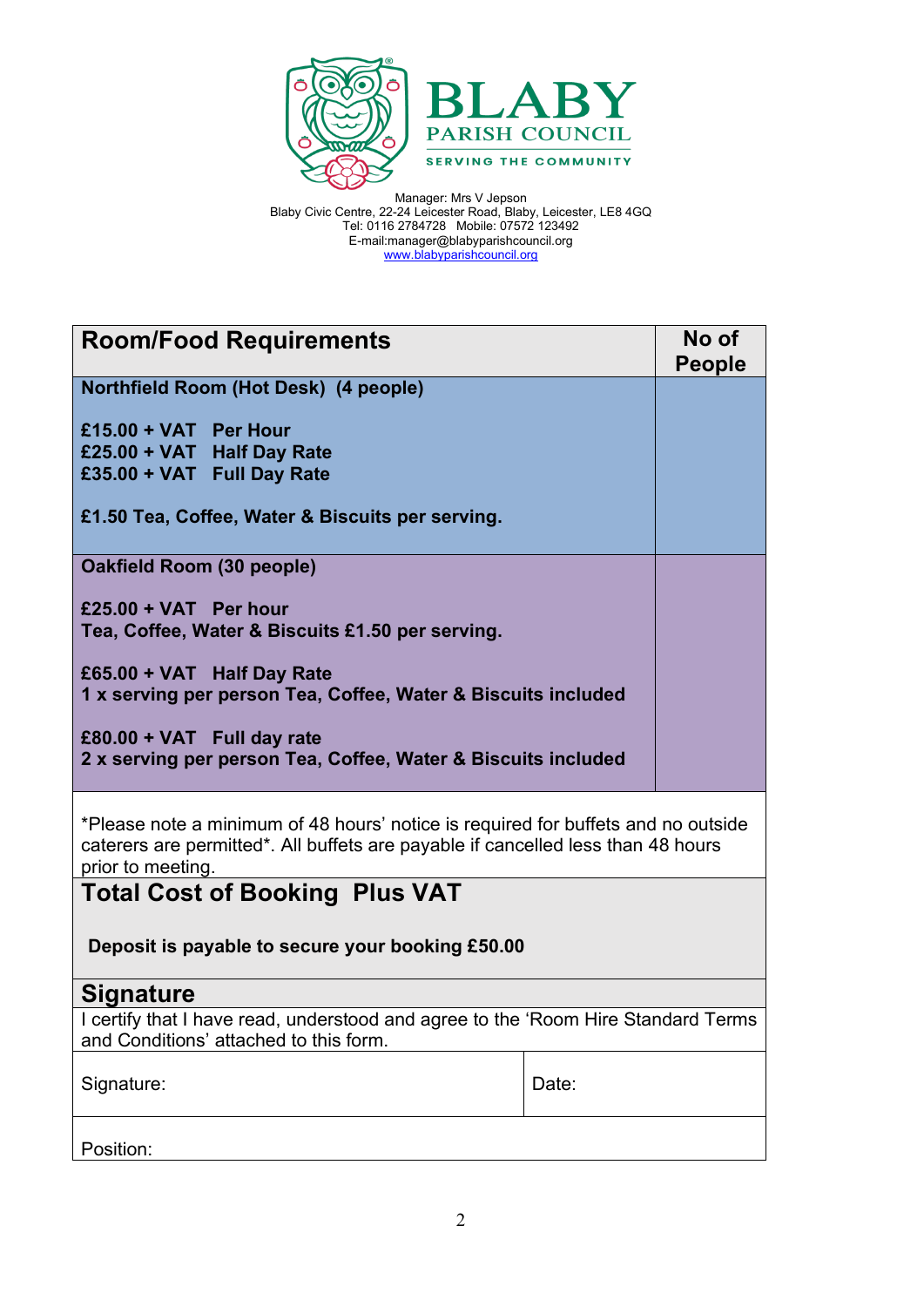![](_page_2_Picture_0.jpeg)

# **TERMS AND CONDITIONS OF HIRE**

This Agreement constituting the Room Hire Booking Form, these Terms and Conditions and the Health and Safety Information is made between the Hirer and the Council. The parties agree that the hiring will be carried out in accordance with this Agreement.

## **1. Definitions and Interpretation**

- 1.1 The Council means Blaby Parish Council, 22-24 Leicester Road, Blaby, LE8 4GQ.
- 1.2 The Hirer means the person or organisation as set out on the Room Hire Booking Form.
- 1.3 The Premises means the Northfield or Oakfield Room as set out in the Room Hire Booking Form.
- 1.4 Total Amount Due means the total amount that the Hirer is required to pay to the Council as set out on the Room Hire Booking Form.

## **2. Booking**

2.1 The Hirer may submit his Room Hire Booking Form electronically however, the Hirer's booking will only be accepted upon receipt of a signed Room Hire Booking Form and deposit.

## **3. Use of Premises**

3.1 The Hirer shall not use the Premises for any purpose other than that described on the Room Hire Booking Form and shall not sub-hire or use the Premises or allow the Premises to be used for any unlawful purpose or in any unlawful way, nor do anything or bring onto the Premises anything which may endanger the same or render invalid any insurance policies in respect thereof nor allow the consumption of alcohol on the Premises without prior written permission of the Council.

## **4. Licences**

4.1 The Hirer shall be responsible for obtaining any licences and for completing any returns that may be required by the Performing Rights Society, Phonographic Performance Limited, The Copyright Licensing Agency Limited and all other similar bodies in connection with the hiring and the Hirer shall indemnify the Council against the consequences of the Hirer's failure to do so.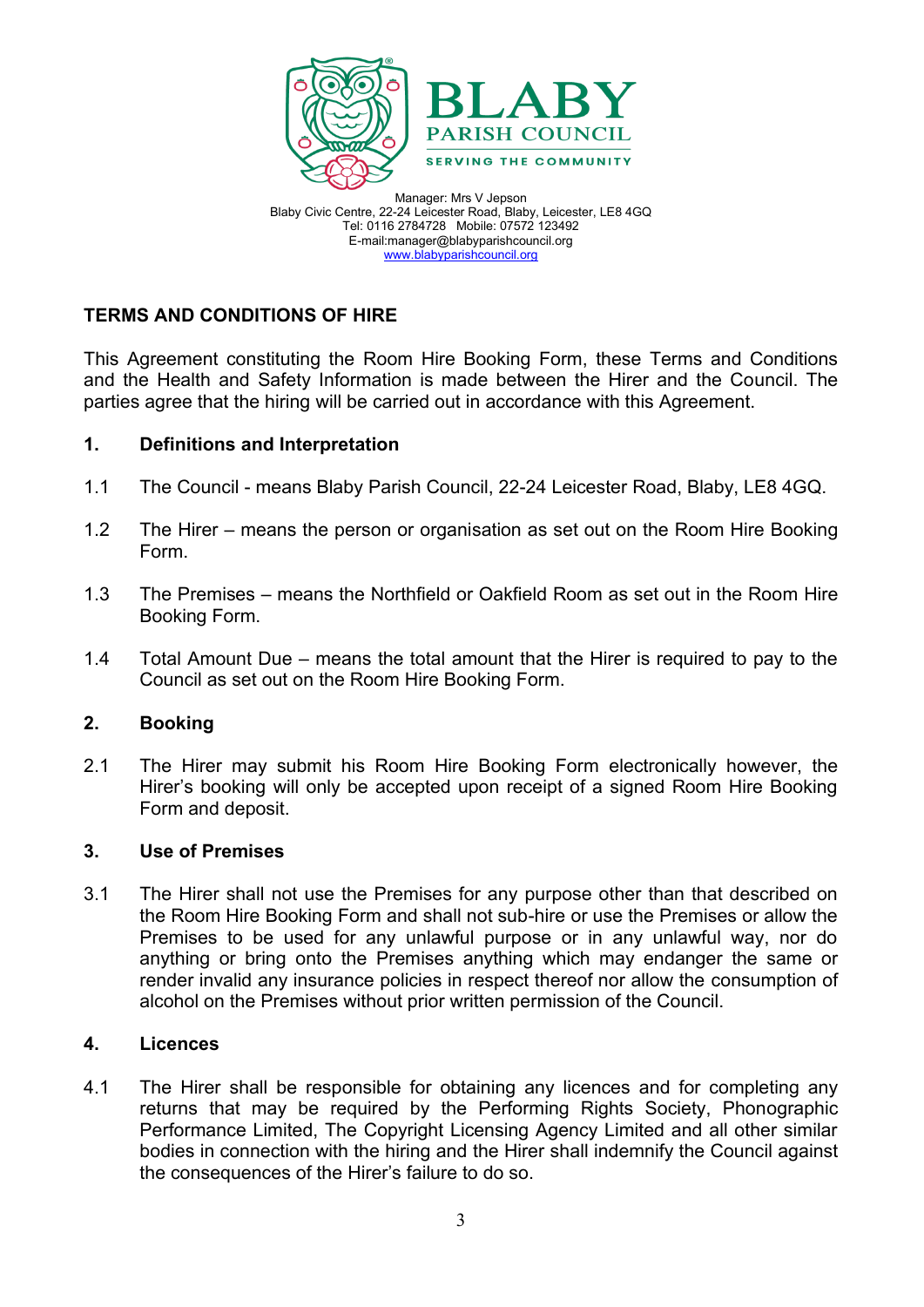![](_page_3_Picture_0.jpeg)

# **5. Gaming, Betting and Lotteries**

5.1 The Hirer shall ensure that nothing is done on or in relation to the Premises in contravention of the law relating to gaming, betting and lotteries.

## **6. Public Safety Compliance**

6.1 The Hirer shall comply with all conditions and regulations made in respect of the Premises by the Fire Authority, Local Authority, Local Magistrate's Court or otherwise, particularly in connection with any event which includes public dancing or music or similar public entertainment or stage plays.

#### **7. Electrical Appliance Safety**

7.1 The Hirer shall ensure that any electrical appliances brought by him to the Premises and used there shall be safe and in good working order, and used in a safe manner and have been tested in accordance with current safety testing requirements.

#### **8. Alterations**

8.1 The Hirer must not make any alterations to the Premises without the Council's prior written consent.

#### **9. Catering**

9.1 External catering is strictly prohibited. If you would like food please use the enclosed buffet order form.

## **10. Animals**

10.1 The Hirer shall ensure that no animals except guide dogs are brought onto the Premises other than with the prior written consent of the Council.

## **11. General regulations**

- 11.1 The Hirer shall ensure that the following conditions are adhered to in full:
	- 11.1.1 No preparation may be applied to the floors.
	- 11.1.2 No interference with any equipment, books or any other materials.
	- 11.1.3 No interference with the heating system.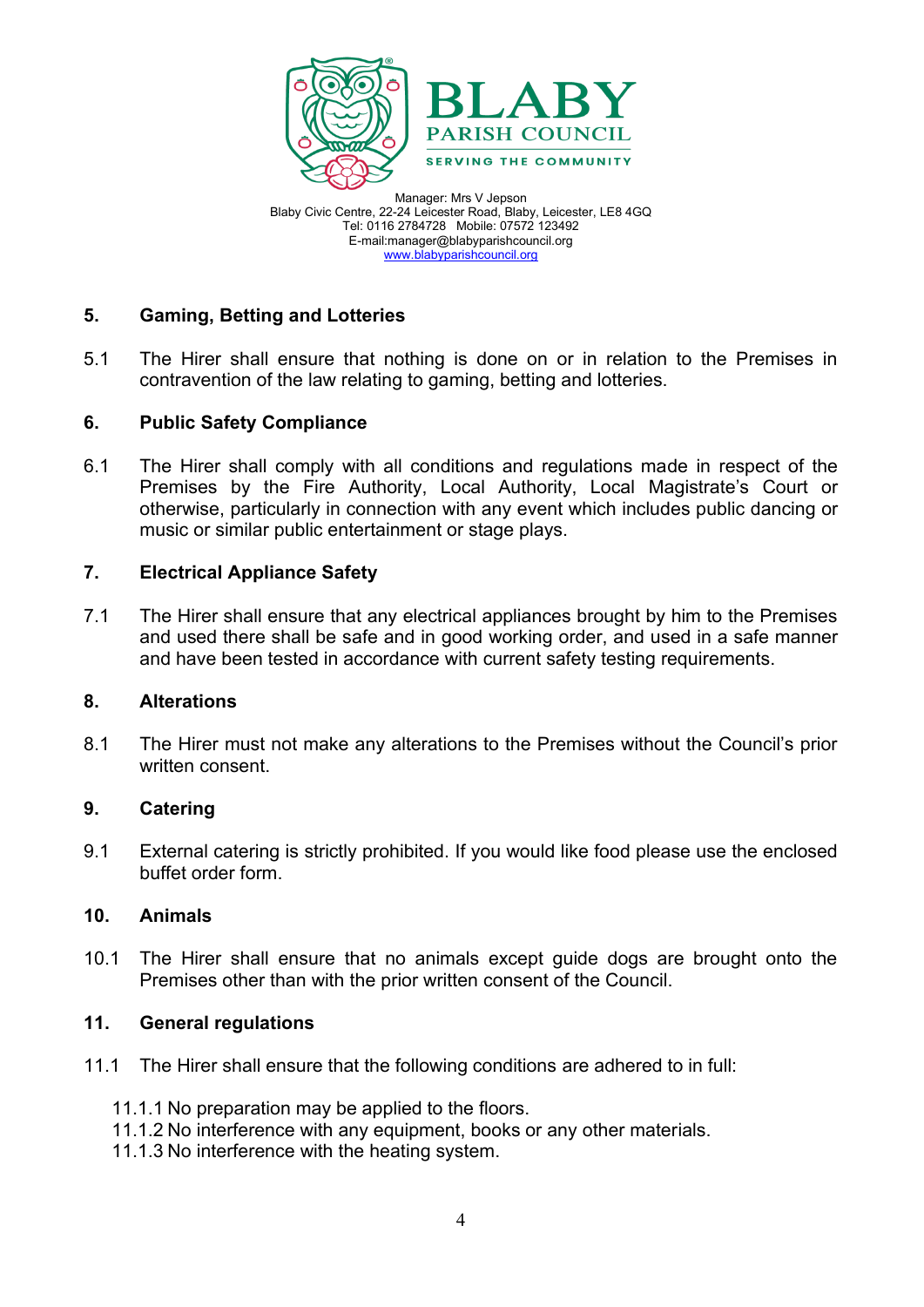![](_page_4_Picture_0.jpeg)

## **12. Nuisance**

12. The Hirer must not do or allow anyone attending their hiring to do anything on the Premises which is or may become a nuisance to the Council or other hirers or to the occupiers of adjoining or neighbouring premises. The Hirer shall be responsible for requiring any person causing such a nuisance to leave the Premises. It is the Hirer's responsibility to ensure that the minimum of noise is made on arrival and departure.

## **13. Children**

- 13.1 The Hirer shall ensure that where a hiring involves activities aimed predominantly at children, and/or the activity is positively supported by the school for the attendance of children, they have appropriate child protection policies and procedures in place and that they themselves and those persons likely to have contact with children have been subject to enhanced Criminal Record Bureau checks.
- 13.2 Where the Hirer wishes to use the Premises for a purpose which involves a regulated activity as described by the Safeguarding of Vulnerable Groups Act 2006 the Council will require the Hirer to provide evidence that the necessary CRB or any other appropriate checks have been carried out on all persons. The Council reserves that right to review child protection policies and procedures and to impose any additional requirement they consider appropriate in connection with the hiring. If for any reason the Council are not satisfied, then they reserve the right to cancel any hiring and there shall be no liability to the Hirer other than to refund any of the Total Amount Due (including any deposit paid).

## **14. Sale of Goods**

14.1 The Hirer must not use the Premises for any auction sale, trade, business or manufacture without the written agreement of the Council or for any illegal or immoral act or purpose and the Council reserves the right to cancel with immediate effect any hiring where such use is taking or is intended to take place without refund of the Total Amount Due paid (including any deposit paid).

## **15. Unfit for Use**

15.1 The Council may cancel any hiring if the Premises are rendered unfit or become unavailable due to unforeseen circumstances or are required for use as a Polling Station for a Parliamentary or Local Government election or by-election and there shall be no liability to the Hirer other than to refund any of the Total Amount Due (including any deposit paid) for the cancelled hiring.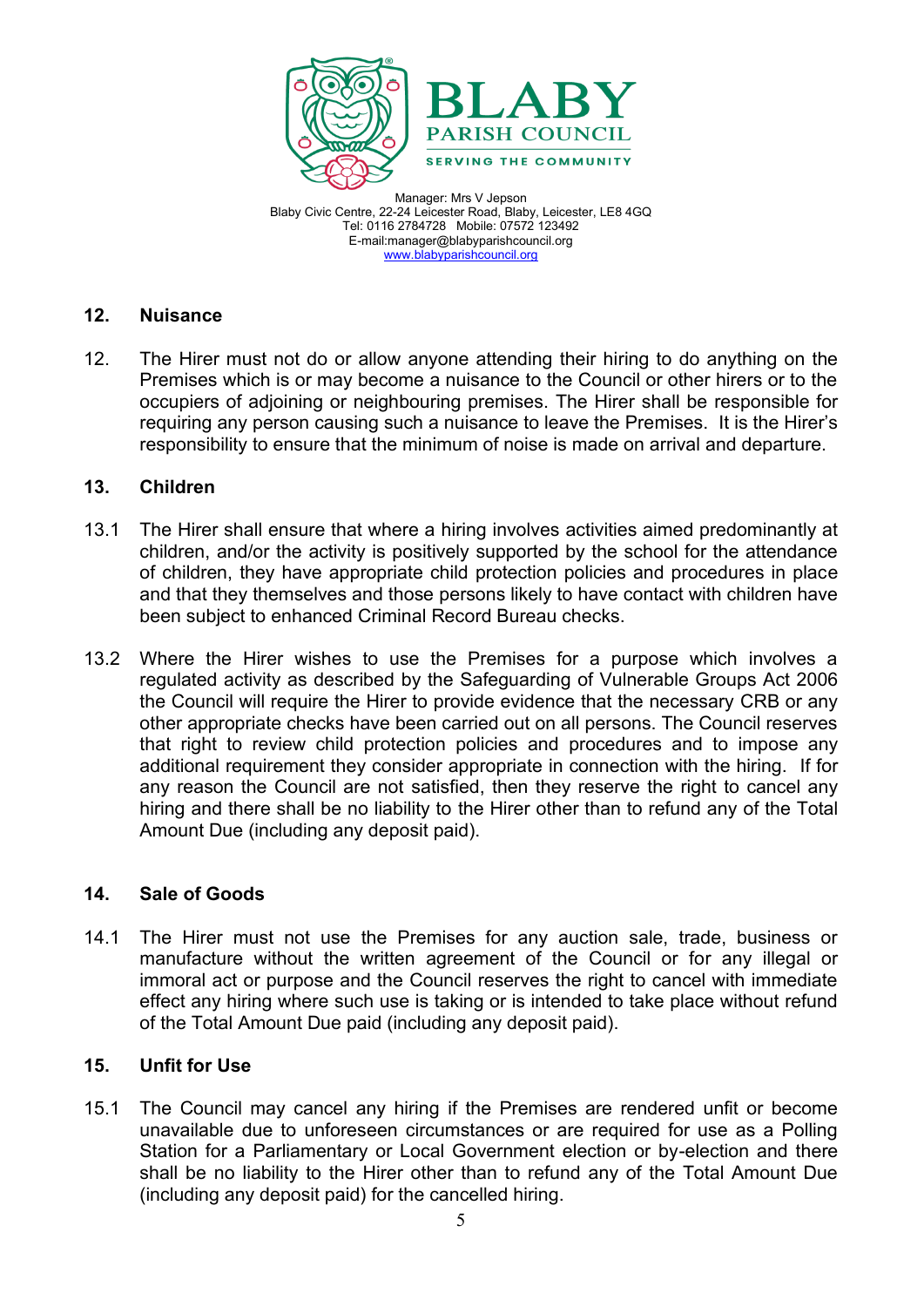![](_page_5_Picture_0.jpeg)

#### **16.**

The Council may cancel any hiring if in its opinion the hiring organisation for which the Premises are hired has racist policies, regardless of the stated reason for hiring the building. In such event the Council shall incur no liability to the Hirer whatsoever, other than the return of any of the Total Amount Due that has been paid by him in respect of such cancelled hiring.

## **17. End of Hire**

- 17.2 The Hirer shall ensure that the Premises are vacated at the time specified on the Room Hire Booking Form under 'Finish time of event'. In the event that the Hirer and his party have not vacated the Premises by the time stated the Council shall at its discretion make an additional charge.
- 17.3 The Hirer shall be responsible for leaving the Premises and surrounding area in a clean and tidy condition and any contents temporarily removed from their usual positions properly replaced, if this condition is not complied with the Council shall at its discretion make an additional charge of £100.

#### **18. Payment**

- 18.1 The details of the Total Amount Due are set out on the Room Hire Booking Form.
- 18.4 The Hirer shall pay the Total Amount Due no more than 28 days after the hire date. **Cheques should be made payable to 'Blaby Parish Council'. Please make BACS payments to HSBC sort code 40-12-35, A/C no 21470957.**

## **19. Insurance**

19.1 During the period of hiring, the Hirer shall be responsible for all damages, losses, claims and costs arising out of their use of the Premises and shall indemnify the Council from and against any expense liability loss claim or proceedings including claims for personal injury to or the death of any person whatsoever arising out of the course of or caused as a result of the hiring except where due to the negligence of the Council or their respective servants or agents.

#### **20. Cancellation**

20.1 The Hirer must give the Council at least 7 days' notice of its wish to cancel a booking.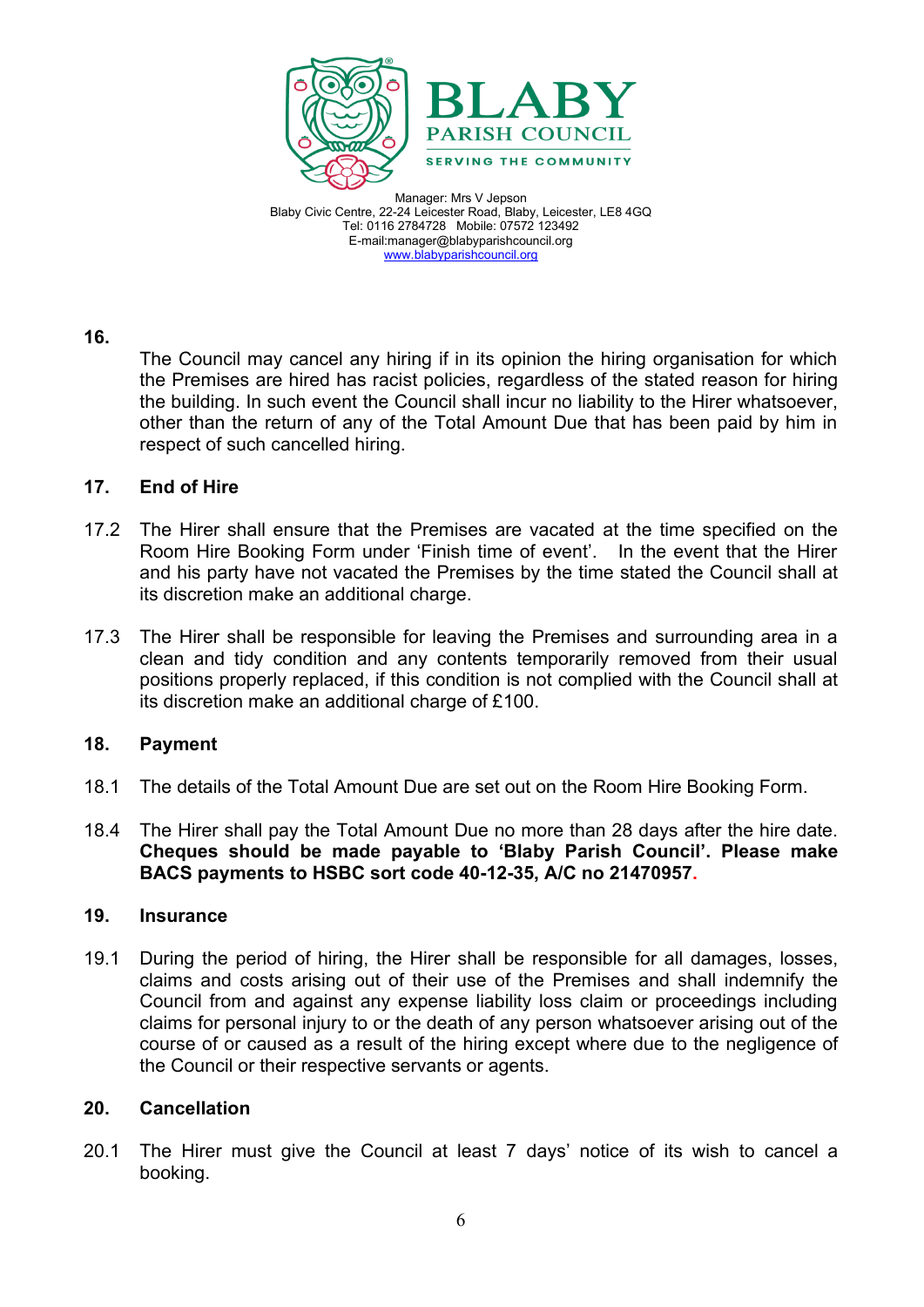![](_page_6_Picture_0.jpeg)

## **21. Health & Safety**

- 21.1 The Hirer acknowledges that he has been provided with a copy of the risk assessment for the Premises. If the Hirer for any reason considers that the risk assessment document requires any amendment to reflect the Hirers proposed use of the Premises the Hirer must make the Council aware and provide the Council details in writing of the necessary amendments.
- 21.2 The Hirer agrees to comply with the terms set out in the Health and Safety Information sheet.
- 21.3 The Hirer acknowledges that he is familiar with the following:
	- a) Fire alarm points
	- b) Fire evacuation procedures, routes, refuge point and assembly point
	- c) Location of telephone
	- d) Location of first aid kit
	- e) Location of the accident reporting book
- 21.4 In accordance with the Premises' fire evacuation plan the Hirer is required to:
	- a) Use the council signing in book located in reception.
	- b) Familiarise all participants with the position of a telephone, fire alarm points, fire evacuation routes, fire refuge points and fire assembly point.
	- c) Ensure that all necessary arrangements have been made to evacuate wheelchair bound participants from the building or to the fire refuge point.
- 21.5 The Hirer is advised to carry out a practice evacuation of the Premises to highlight any points for concern.

## **22. Data Protection**

22.1 Personal data supplied on the Room Hire Booking Form will be held on computer and will be used in accordance with the Data Protection Act 1998 for statistical analysis, management, planning and in the provision of services by the Council and its partners. The Hirer's data will not be used for any marketing purposes.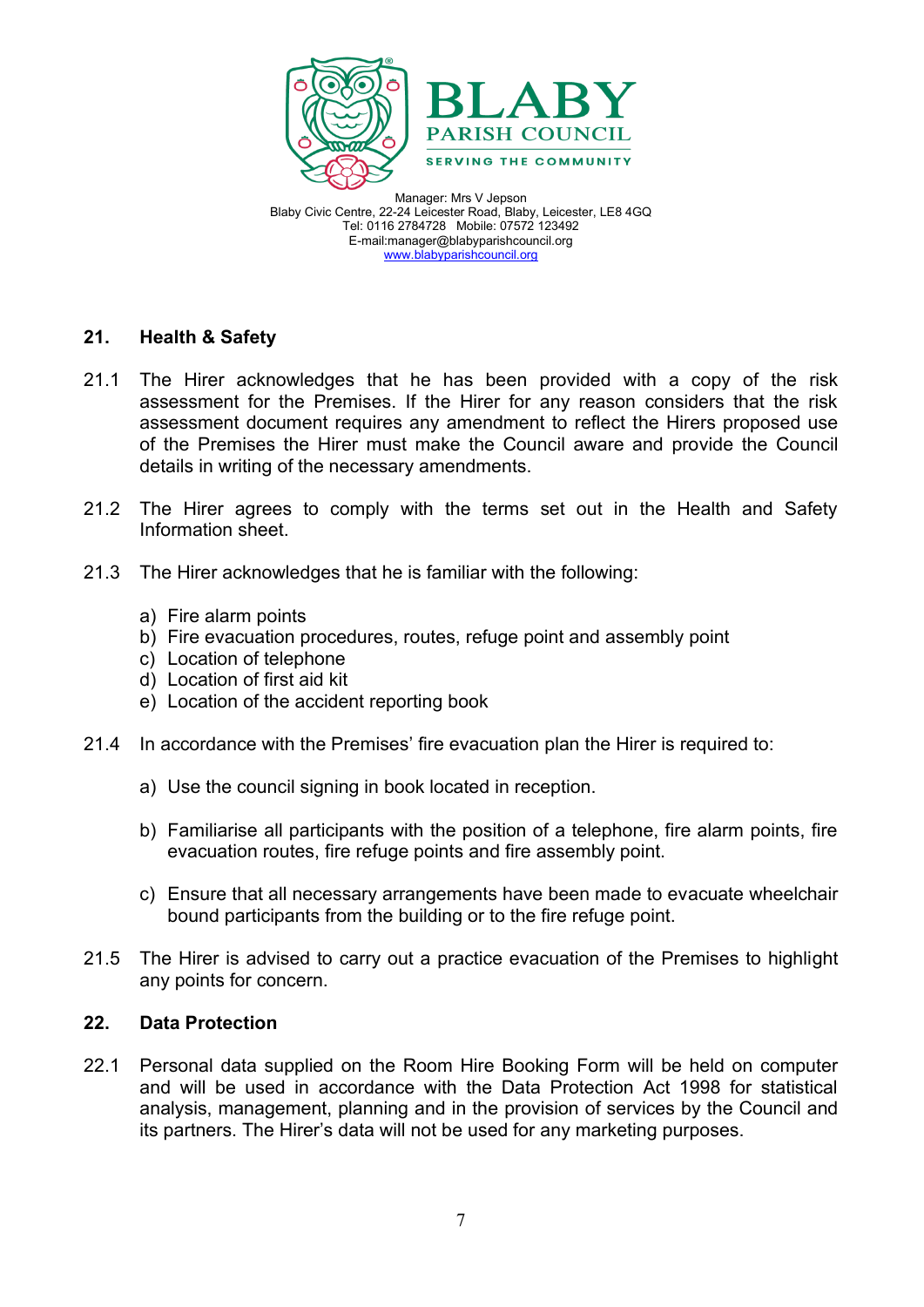![](_page_7_Picture_0.jpeg)

## **23. General Terms**

- 23.1 If any provision of this Agreement is held invalid or unenforceable by a court of competent jurisdiction, the remaining provisions of this Agreement shall remain in force and effect, and such invalid or unenforceable provisions or portion thereof shall be deemed omitted.
- 23.2 No term of this agreement shall be enforceable under the Contracts (Rights of Third Parties) Act 1999 by a person who is not a party to this agreement, but this does not affect any right or remedy of a third party which exists or is available apart from under that Act.
- 23.3 This Agreement will be governed by and interpreted in accordance with the laws of England and the English courts shall have exclusive jurisdiction with respect to any dispute arising under this Agreement

## 23.4 **covid**

It is the responsibility of the hirer to follow and implement Covid restrictions. All Covid health and safety measures that are in place within the building must be adhered to at all times. These are subject to change in line with Government guidelines.

# **BLABY PARISH COUNCIL - HEALTH & SAFETY INFORMATION**

#### **Fire**

A Fire risk assessment has been carried out for Blaby Parish Council. The assessments have identified the controls in place for fire safety. To ensure that these controls are met the event organiser will be responsible for persons under his/her control whilst on site and must notify their group members of the fire arrangements for the building, i.e. nearest exit door and assembly point.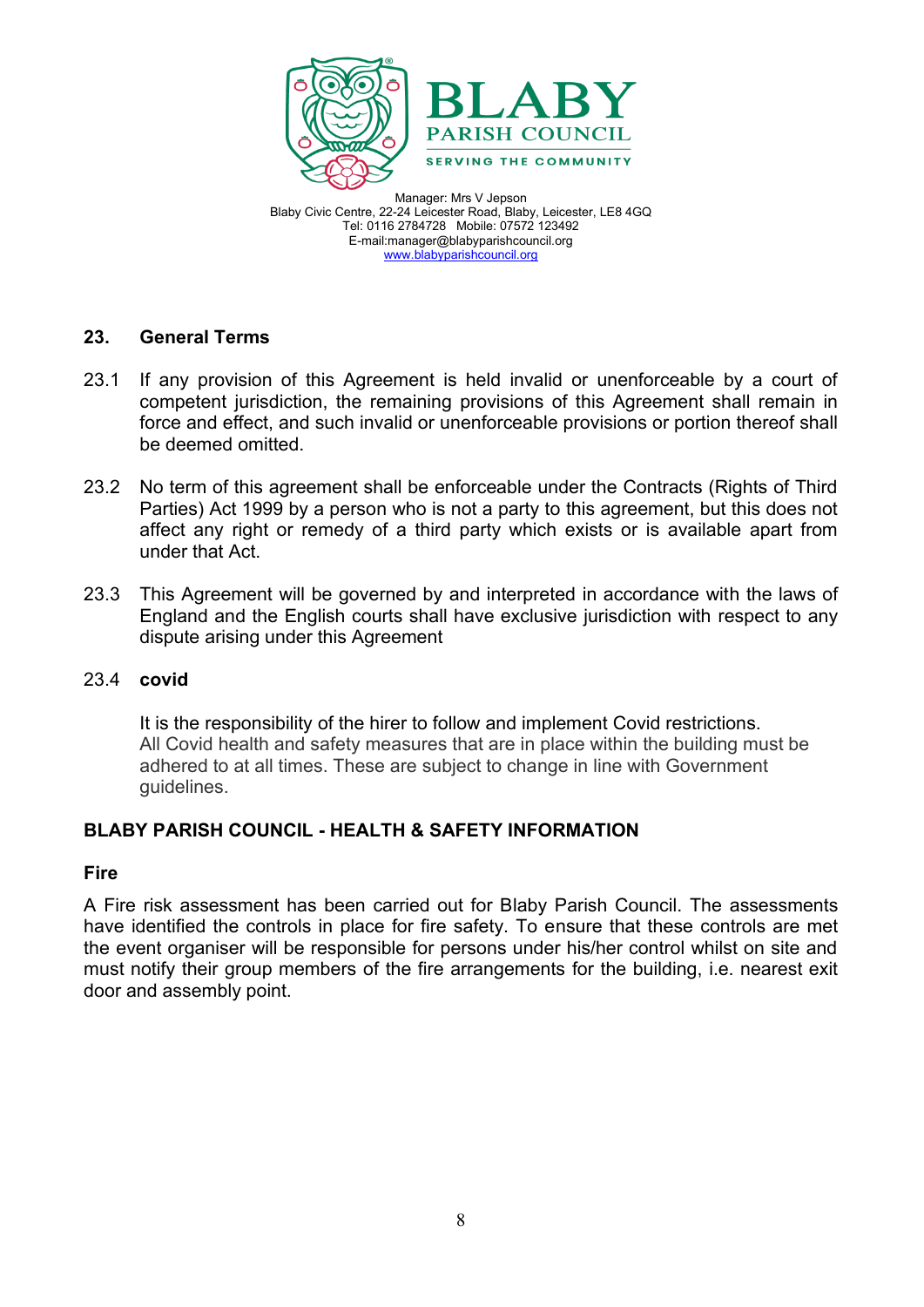![](_page_8_Picture_0.jpeg)

# **Fire Instructions**

What to do if you discover a fire:

- Raise the alarm immediately by pressing the button on the fire alarm panel
- Leave immediately by the nearest safe exit route, move quickly but do not run
- Blaby Parish Council staff will check (if safe to do so) that everyone has been evacuated from the building
- Report to the designated assembly point which is located on the front car park.
- Stay outside the building and await the arrival of the Fire and Rescue Service and only return to the building when a member of staff gives the all clear.

If you hear the alarm or are warned of a fire:

- Leave by the nearest safe exit route, move quickly do not run.
- Assist any person with disabilities
- Report to the assembly point which is located outside the main entrance in the main car park.
- Stay outside the building and await the arrival of the Fire and Rescue Service and only return to the building when a member of staff gives the all clear.

# **Disabled Access/Egress**

Blaby Civic Centre is accessible for all members of the public. Where the event organiser has a disabled member(s) in their group, they should notify/liaise with staff as soon as possible to ensure fire and evacuation procedures are adhered to.

## **Accident/Incident Book**

Details of accidents which result in an injury must be entered in the accident book. This is a requirement of the Social Security (Claims and Payments) Regulations 1979. The accident book is kept in the main office. Any member of staff can make an entry in the accident book either following an accident to themselves or on behalf of the injured person.

## **First Aid**

First aid boxes are located at the main reception desk and in the first floor kitchen.

## **Risk Assessments**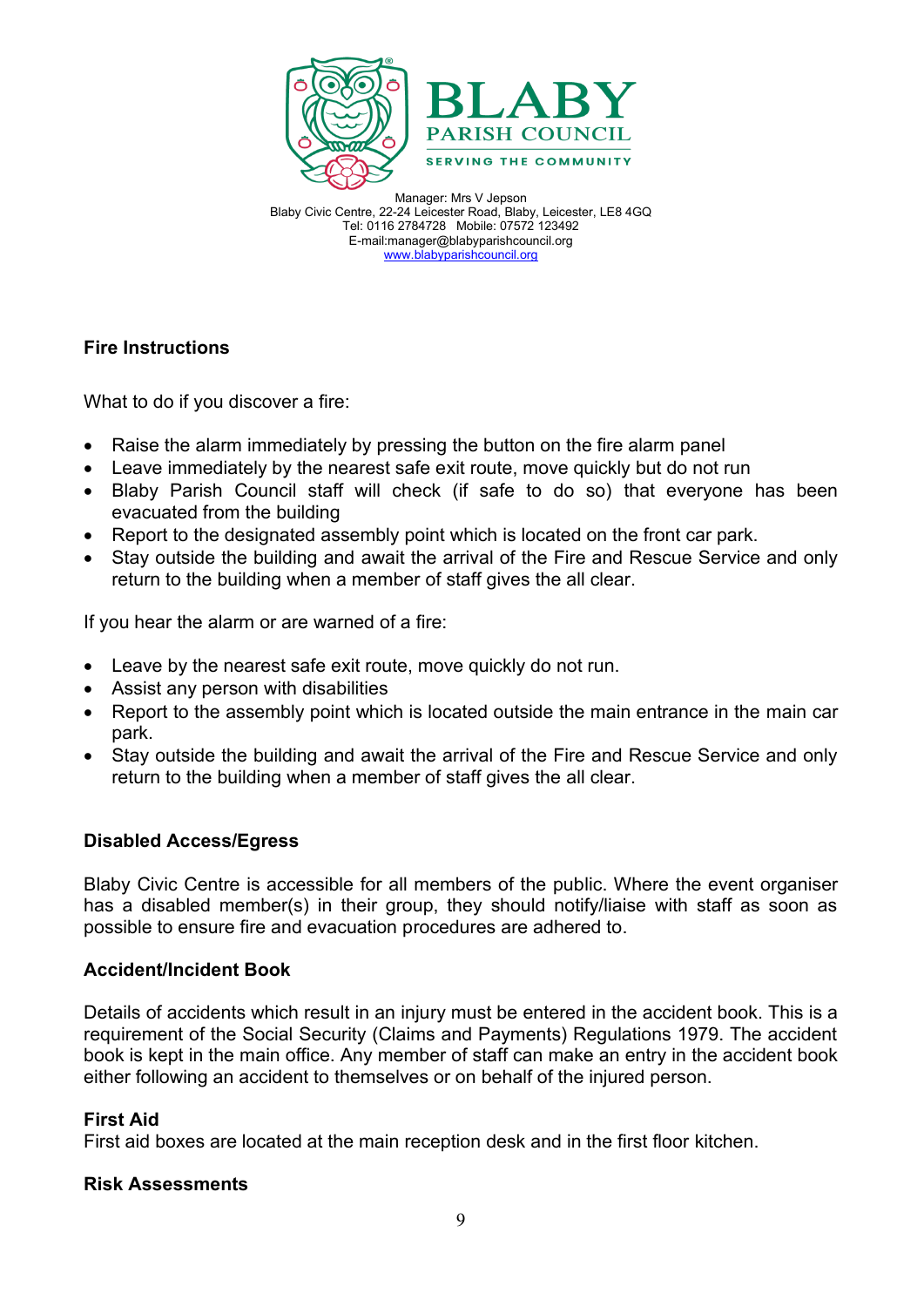![](_page_9_Picture_0.jpeg)

Risk assessments are completed for activities undertaken on site.

## **Hazardous Substances**

An inventory of all chemicals kept on site is maintained and updated. Appropriate control measures are identified for all hazardous substances in the form of risk assessments. All cleaning supplies are stored behind a private door.

#### **Electrical Equipment**

All electrical equipment kept on site is subject to regular inspection and testing. Should you use your own electrical equipment whilst on site, you must ensure it is safe (i.e. through an inspection and testing regime) before it is connected to our electrical supply.

#### **Facilities**

Toilets are situated on the ground and top floor of the building.

## **Further Information and Advice**

For further details regarding the use of Blaby Parish Council meeting rooms please Call 0116 2784728